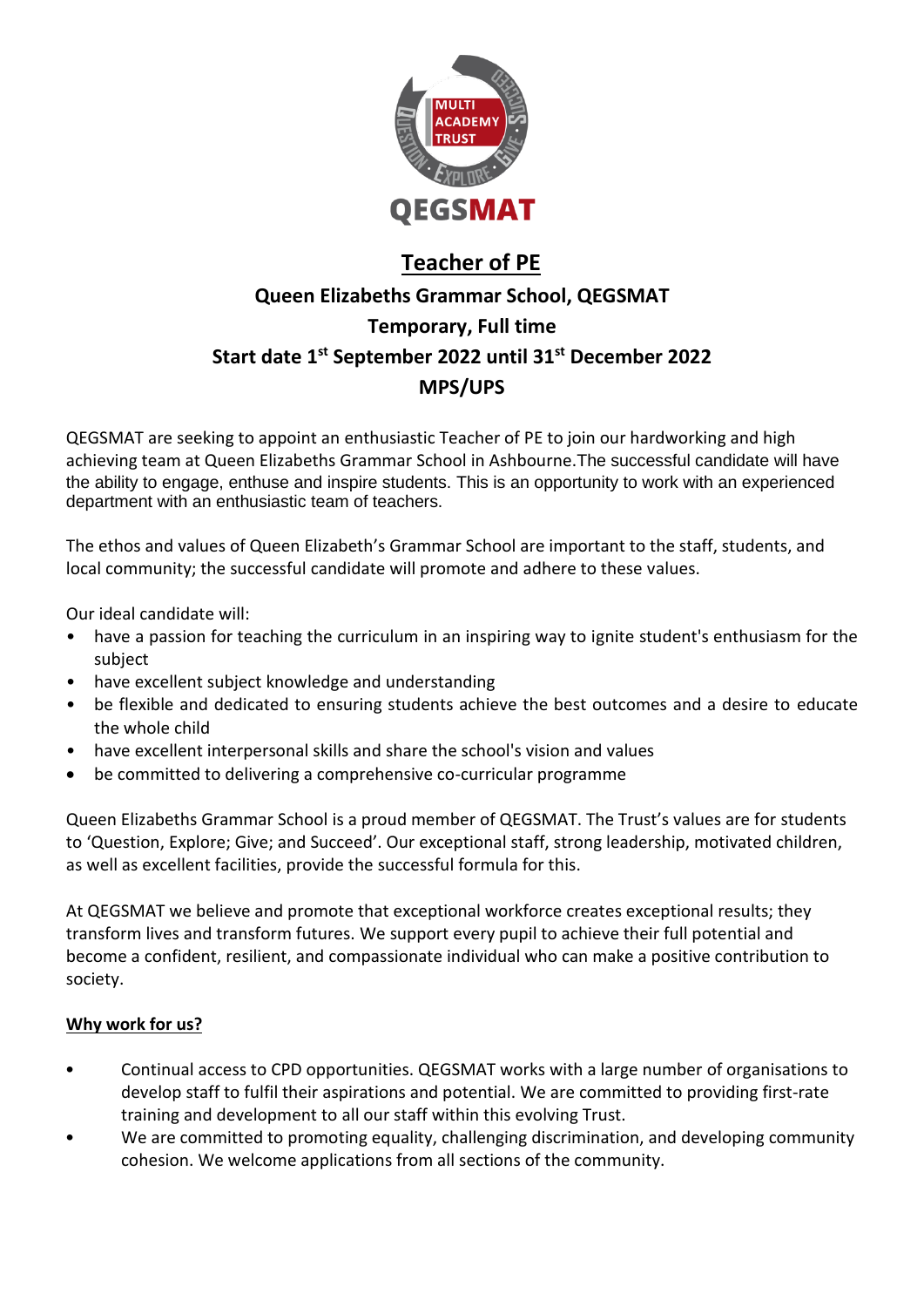- All staff have access to our Employee Assistance Programme which provides confidential, independent and unbiased information and guidance 24/7. This can also include bespoke counselling sessions for staff if needed.
- All roles are subject to nationally agreed terms and conditions of service.
- Access to Teacher Pension Scheme employer contributions of 23.4% for Teachers
- Family-friendly policies.
- Access to Flu Vaccines.
- Opportunity to work flexibly.

QEGSMAT is also committed to safeguarding and promoting the welfare of children and young people and expects all staff and volunteers to share this commitment. All appointments are subject to an Enhanced DBS check and be eligible to work in the UK. Further information about our commitment to Safeguarding can be found - <https://www.qegsmat.com/documents/safeguarding>

If you are interested and wish to have an informal conversation to discuss the role or would like to visit the school, we would be happy to arrange this. Please call Natalie Jones on 01335 343 685. Further details about our school can be found on our website:<https://www.queenelizabeths.derbyshire.sch.uk/>

To apply for this position, please visit our Trust Website [\(https://www.qegsmat.com/current-vacancies/\)](https://www.qegsmat.com/current-vacancies/) where you can apply via TES.

| <b>Closing date for applications:</b> | Tuesday 28 <sup>th</sup> June 2022 at 9am |
|---------------------------------------|-------------------------------------------|
| Interview date:                       | Monday 4 <sup>th</sup> July 2022          |
| Salary:                               | <b>Main Pay Scale/Upper Pay Scale</b>     |
| <b>Potential Start date:</b>          | 1st September 2022                        |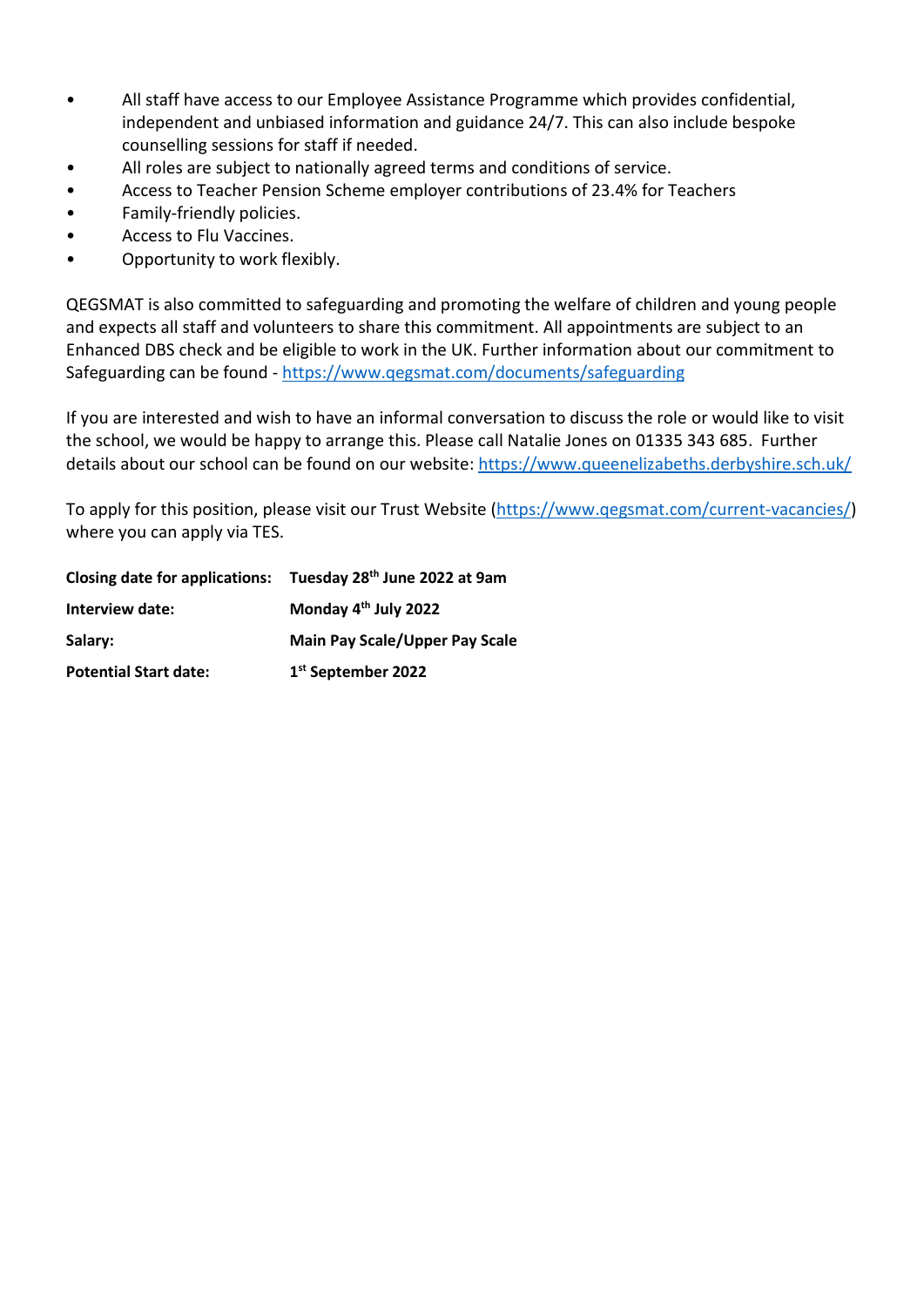

### **JOB DESCRIPTION – Teacher of PE**

| <b>Post Title:</b>   | Teacher of PE                    |
|----------------------|----------------------------------|
| <b>Reporting to:</b> | Head of PE                       |
| Scale:               | Main Pay Scale / Upper Pay Scale |

**Disclosure Level:** Child Workforce - Enhanced, Childs Barred list

PURPOSE OF THE POST:

A teacher must:

Set high expectations which inspire, motivate and challenge students:

- establish a safe and stimulating environment for students, rooted in mutual respect;
- set goals that stretch and challenge students of all backgrounds, abilities and dispositions;
- demonstrate consistently the positive attitudes, values and behaviour which are expected of students.

Promote good progress and outcomes by students:

- be accountable for students' attainment, progress and outcomes;
- be aware of students' capabilities and their prior knowledge, and plan teaching to build on these;
- guide students to reflect on the progress they have made and their emerging needs;
- demonstrate knowledge and understanding of how students learn and how this impacts on teaching;
- encourage students to take a responsible and conscientious attitude to their own work and study.

Demonstrate good subject and curriculum knowledge:

- have a secure knowledge across the subject and curriculum area, foster and maintain students' interest in the subject, and address misunderstandings;
- demonstrate a critical understanding of developments in the subject and curriculum areas, and promote the value of scholarship;
- demonstrate an understanding of and take responsibility for promoting high standards of literacy, articulacy and the correct use of standard English, whatever the teacher's specialist subject;

Plan and teach well - structured lessons:

• impart knowledge and 'develop understanding through effective use of lesson time;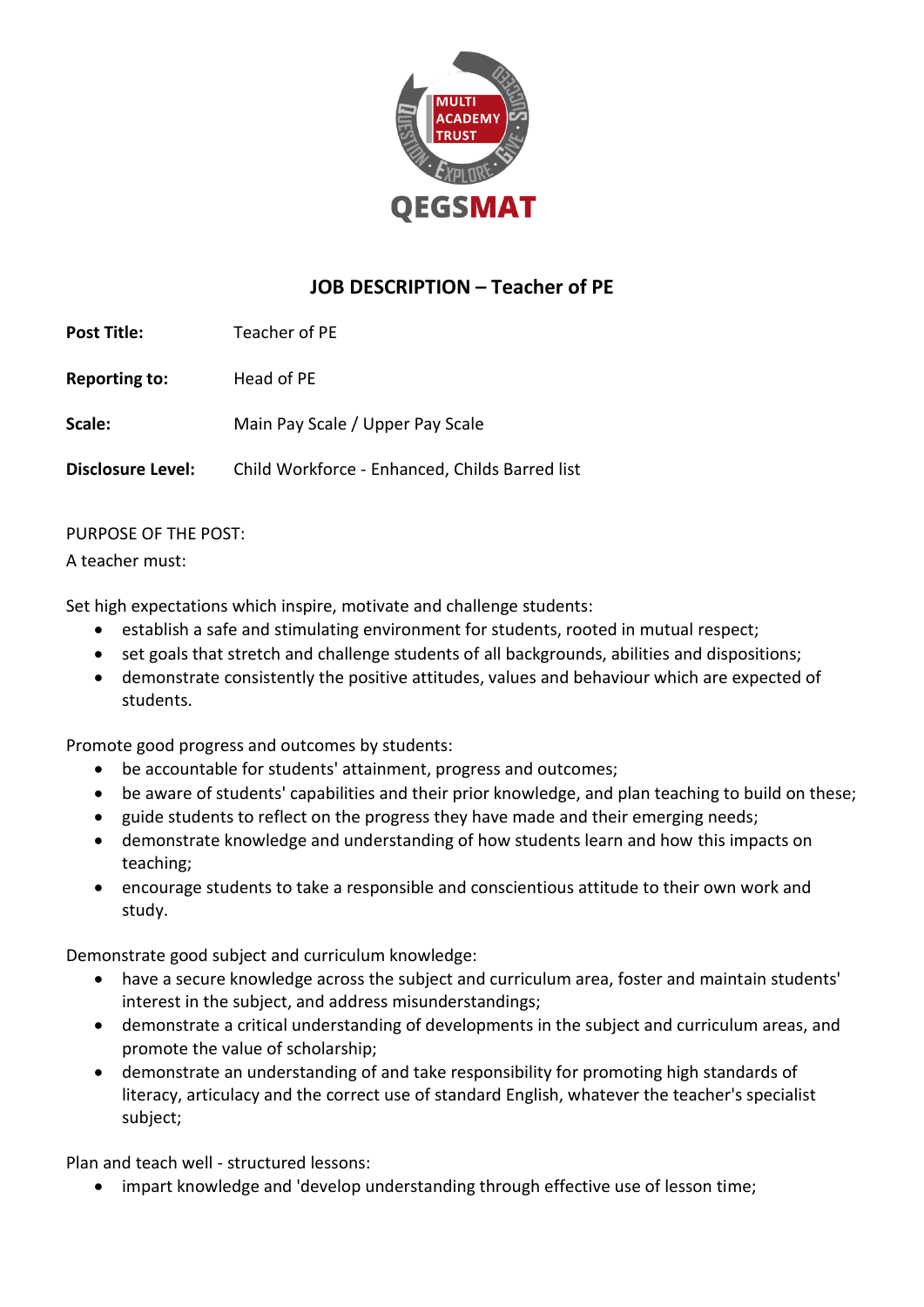- promote a love of learning and children's intellectual curiosity;
- set homework and plan other out-of-class activities to consolidate and extend the knowledge and understanding students have acquired;
- reflect systematically on the effectiveness of lessons and approaches to teaching;
- contribute to the design and provision of an engaging curriculum within the relevant subject area(s).

Adapt teaching to respond to the strengths and needs of all students:

- know when and how to differentiate appropriately, using approaches which enable students to be taught effectively;
- have a secure understanding of how a range of factors can inhibit students' ability to learn, and how best to overcome these;
- demonstrate an awareness of the physical, social and intellectual development of children, and know how to adapt teaching to support students' education at different stages of development;
- have a clear understanding of the needs of all students, including those with special educational needs; those of high ability; those with English as an additional language; those with disabilities; and be able to use and evaluate distinctive teaching approaches to engage and support them.

Make accurate and productive use of assessment:

- know and understand how to assess the relevant subject and curriculum areas, including statutory assessment requirements;
- make use of formative and summative assessment to secure students' progress;
- use relevant data to monitor progress, set targets, and plan subsequent lessons;
- give students regular feedback, both orally and through accurate marking, and encourage students to respond to the feedback;
- monitor and support the overall progress and development of students as a form tutor.

Manage behaviour effectively to ensure a good and safe learning environment:

- have clear rules and routines for behaviour in classrooms, and take responsibility for promoting good and courteous behaviour both in classrooms and around the school, in accordance with the school's behaviour policy;
- have high expectations of behaviour, and establish a framework for discipline with a range of strategies, using praise, sanctions and rewards consistently and fairly;
- manage classes effectively, using approaches which are appropriate to students' needs in order to involve and motivate them;
- maintain good relationships with pupils, exercise appropriate authority, and act decisively when necessary.

Fulfil wider professional responsibilities:

- make a positive contribution to the wider life and ethos of the school;
- develop effective professional relationships with colleagues, knowing how and when to draw on advice and specialist support;
- deploy support staff effectively;
- take responsibility for improving teaching through appropriate professional development and Performance Management, responding to advice and feedback from colleagues;
- communicate effectively with parents with regard to students' achievements and well-being;
- follow the school's Quality Assurance procedures;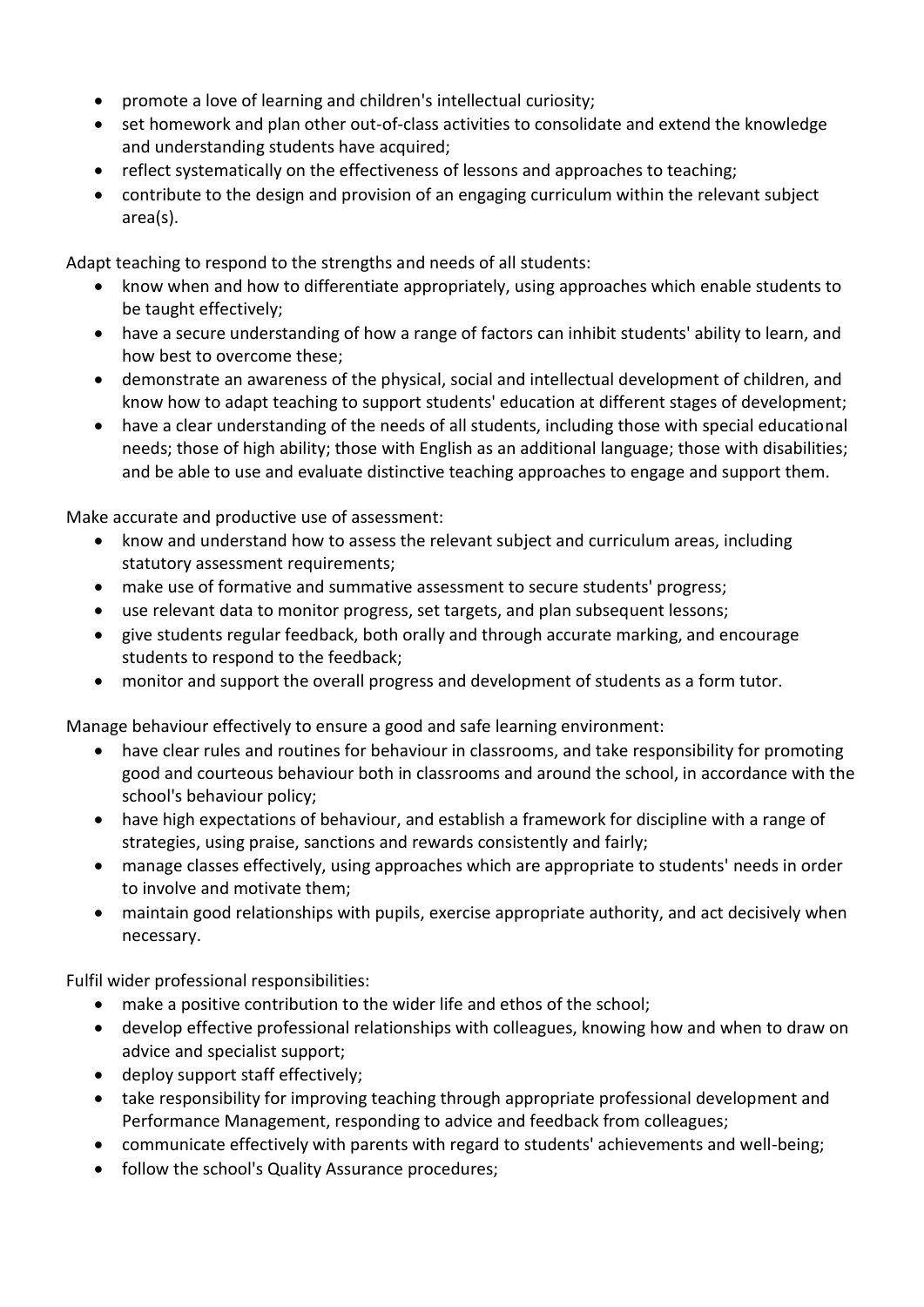- maintain appropriate records and registers providing relevant and up-to-date information when appropriate;
- complete the relevant documentation to assist in the tracking of students using this information to inform teaching and learning;
- take part in school Parents' Evenings, Open Days/evenings, celebrations and rewards events;
- deliver form tutor challenges/activities during form times;
- carry out duties as shown on the staff Duty Rota;
- comply with the school's health and safety policy and undertake risk assessments as appropriate.

### Personal and professional conduct:

A teacher is expected to demonstrate consistently high standards of personal and professional conduct. The following statements define the behaviour and attitudes which set the required standard for conduct throughout a teacher's career.

Teachers uphold public trust in the profession and maintain high standards of ethics and behaviour, within and outside school, by:

- treating students with dignity, building relationships rooted in mutual respect, and at all times observing proper boundaries appropriate to a teacher's professional position;
- having regard for the need to safeguard students' well-being, in accordance with statutory provisions;
- showing tolerance of and respect for the rights of others;
- not undermining fundamental British values, including democracy, the rule of law, individual liberty and mutual respect, and tolerance of those with different faiths and beliefs;
- ensuring that personal beliefs are not expressed in ways which exploit students' vulnerability or might lead them to break the law.

#### Please note:

• Employees will be expected to comply with any reasonable request from their Line Manager to undertake work of a similar level that is not specified in this job description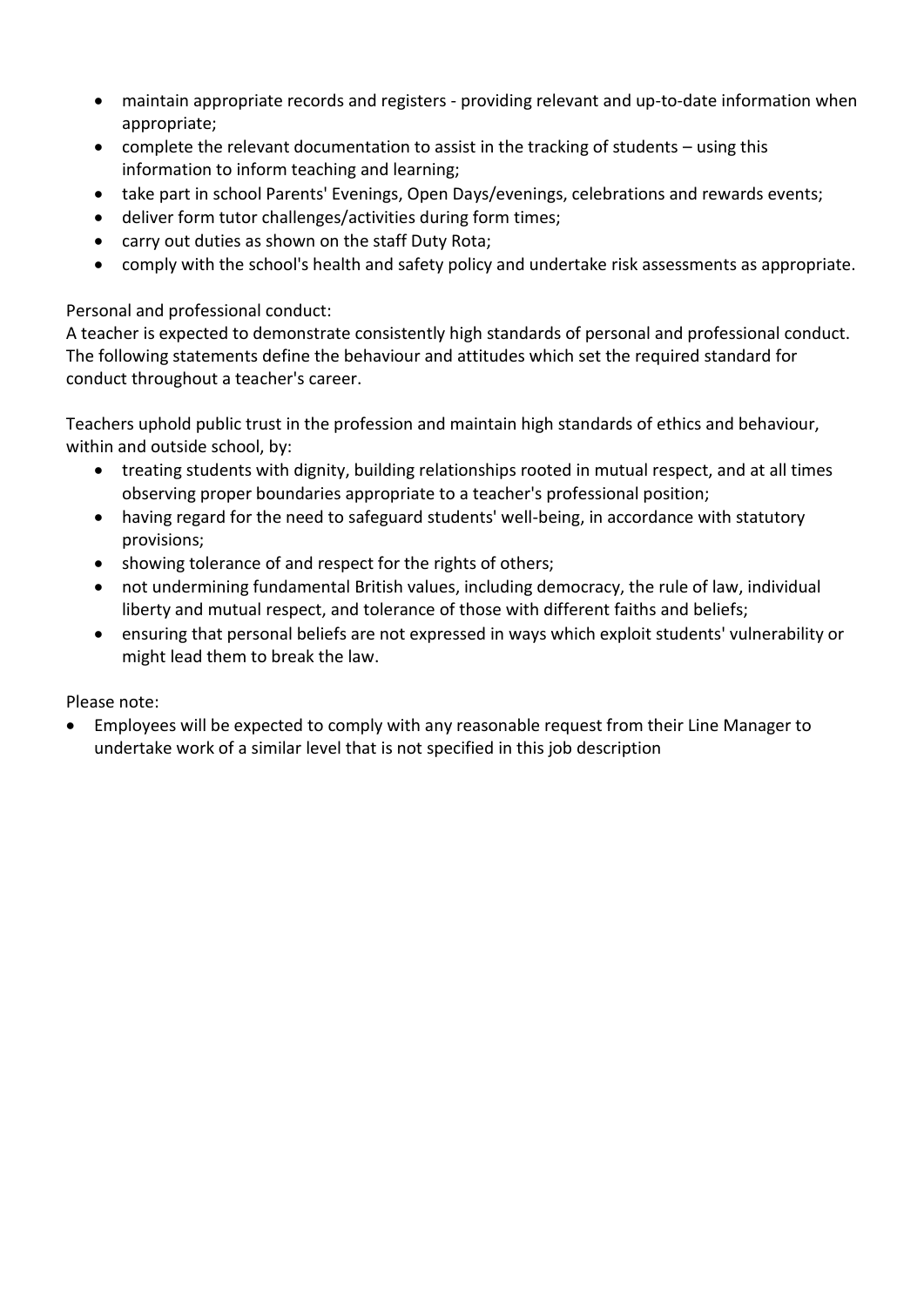

# **Person Specification**

|                       | <b>Essential</b>                                                                                                                                                                                                                                                                             | <b>Desirable</b>                                                                                                                                            | <b>Evidence</b>                           |
|-----------------------|----------------------------------------------------------------------------------------------------------------------------------------------------------------------------------------------------------------------------------------------------------------------------------------------|-------------------------------------------------------------------------------------------------------------------------------------------------------------|-------------------------------------------|
| <b>Qualifications</b> | Qualified graduate<br>$\bullet$<br>Qualified teacher with QTS                                                                                                                                                                                                                                | Evidence of<br>$\bullet$<br>relevant and<br>ongoing CPD<br>High standard of<br>$\bullet$<br>subject knowledge<br>sufficient to teach<br>up to A* at A Level | Certificates<br><b>Application Form</b>   |
| <b>Skills</b>         | Communication (oral and<br>$\bullet$<br>written)<br>Teamwork<br>Organisation and planning<br>Creativity and problem<br>$\bullet$<br>solving                                                                                                                                                  |                                                                                                                                                             | Application form<br>Interview             |
| Knowledge             | Subject and curriculum<br>$\bullet$<br>knowledge<br>Planning for students<br>$\bullet$<br>across the ability range and<br>for those with SEND/EAL<br>Using formative and<br>$\bullet$<br>summative assessment to<br>improve student outcomes<br>Effective behaviour<br>management strategies | New GCSE<br>$\bullet$<br>specifications<br>Knowledge of<br>$\bullet$<br>current issues and<br>recent<br>developments in<br>the curriculum<br>area           | Application form<br>Interview observation |
| <b>Experience</b>     | Mainstream teaching 11-<br>16 across the subject<br>Teaching across the ability<br>$\bullet$<br>range<br>Teaching examination<br>classes                                                                                                                                                     | Experience of a<br>pastoral/form tutor<br>role<br><b>GCSE</b> examiner<br>$\bullet$<br>experience<br>Mainstream<br>٠<br>teaching 16-18                      | Application form<br>Interview             |